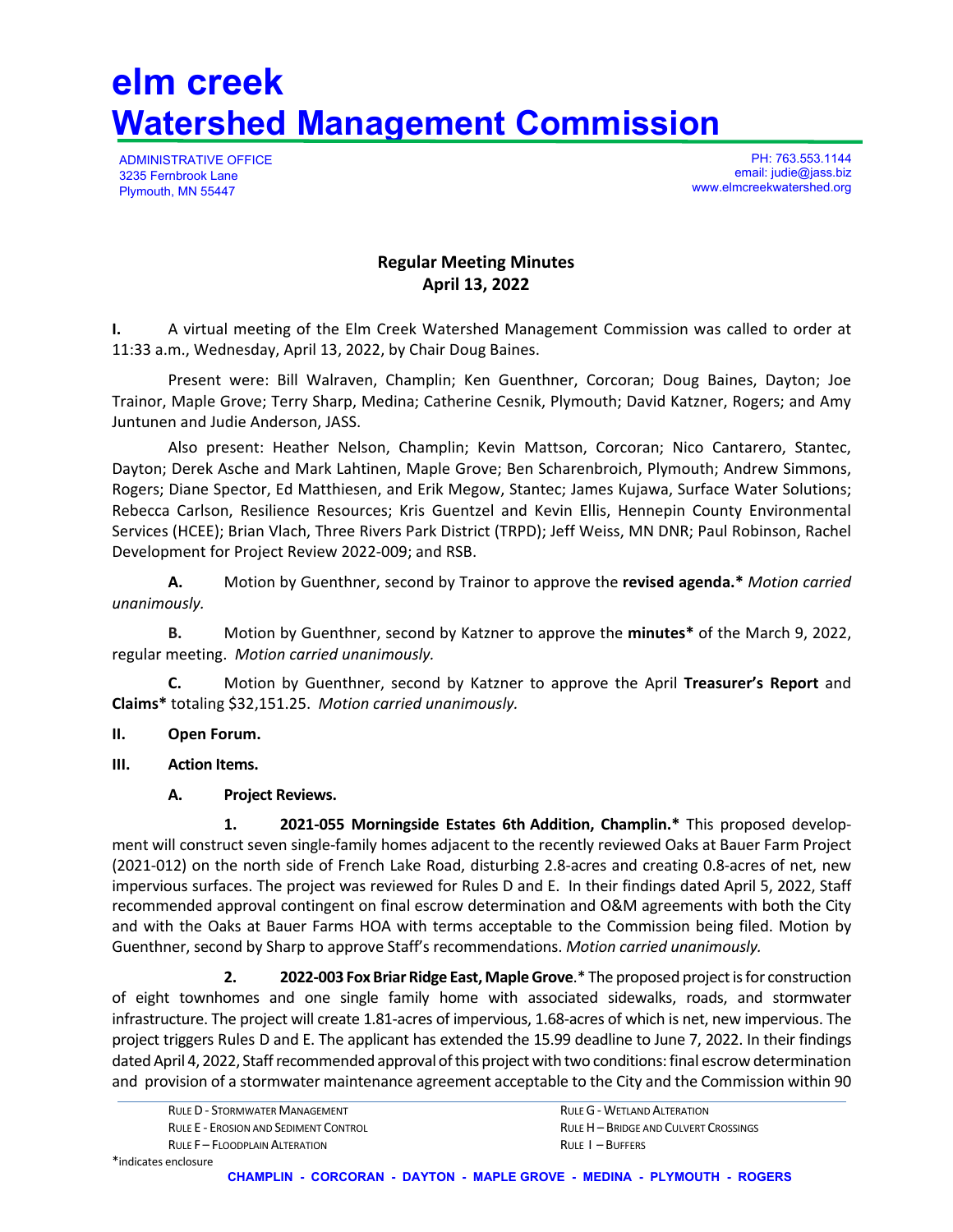days after the plat is recorded for all stormwater BMPs on the site that will not be operated and maintained by the City. Motion by Guenthner, second by Katzner to approve Staff's recommendations. *Motion carried unanimously.*

 **3. 2022‐007 Weston Commons 2nd Addition, MapleGrove.\*** The proposed projectisfor construction of 82 row townhomes with associated sidewalks, roads, and stormwater infrastructure. The project triggers Rules D, E, and I. In their findings dated April 6, 2022, Staff recommended approval of this project subject to final escrow determination. Motion by Guenthner, second by Trainor to approve this recommendation. *Motion carried unanimously.*

**4. 2022‐008 Bechtold Farms, Corcoran**.\* This is two parcels that total 117.6 acres proposed to be subdivided into 12 large, single‐family lots. The project will create 6.3‐acres impervious areas, 4.5‐acres which are net, new impervious. The project triggers Rules D, E, F, G, and I. In their findings dated April 2, 2022, Staff recommended approval contingent upon the following conditions:

**a.** Final escrow determination.

**b.** Preservation areas meeting the following criteria:

(1) A long‐term vegetation management plan describing methods of maintaining the conservation area in a natural vegetative condition must be submitted with the stormwater management plans. (i) An analysis of the conservation easement areas should be provided by an arborist or similar knowledgeable expert and include existing quality and quantity of native and non‐native species. A plan to preserve, restore and protect native vegetation and control invasive species is needed and must be incorporated into the conservation easement. Newly restored preservation areas must have a minimum establishment of >70% native species and <5% invasive species;

(2) A recordable conservation easement acceptable to the City and Commission for protecting the excess preservation areas must be provided and include the long‐term management plan as part of the document.

(3) Because the City will be the easement holder, they must agree with the preservation area and its management, restrictions, and preservation plan;

(4) Conservation easement areas must have appropriate monumentation per wetland buffer spacing requirements.

 **c.** An operation and maintenance agreement implementing those conditions that bind current and future owners of the project shall be recorded on this property;

 **d.** Prior to any wetland impacts a wetland replacement plan must be approved by the City of Corcoran (LGU);

 **e.** The buffer vegetation must meet Commission requirements for native vegetation establishment and maintenance.

Motion by Guenthner, second by Cesnik to approve Staff's recommendations with an additional advisory recommendation that the City/applicant follow the Commission's Model Livestock Policy. *Motion carried unanimously.*

 **5. 2022‐009 Dunkirk Lane Development, Plymouth.\*** This project is located in the southwest quadrant of the intersection of Dunkirk Lane and 59th Avenue. The proposed development includes construction of 21 single-family home units and associated streets, utilities, and stormwater management basin. The Commission review covers Rules D and E. In their findings dated April 4, 2022, Staff recommended approval with three contingencies: (a) final escrow determination; (b) an updated detail for OCS 105 (Sheet 8 of 21)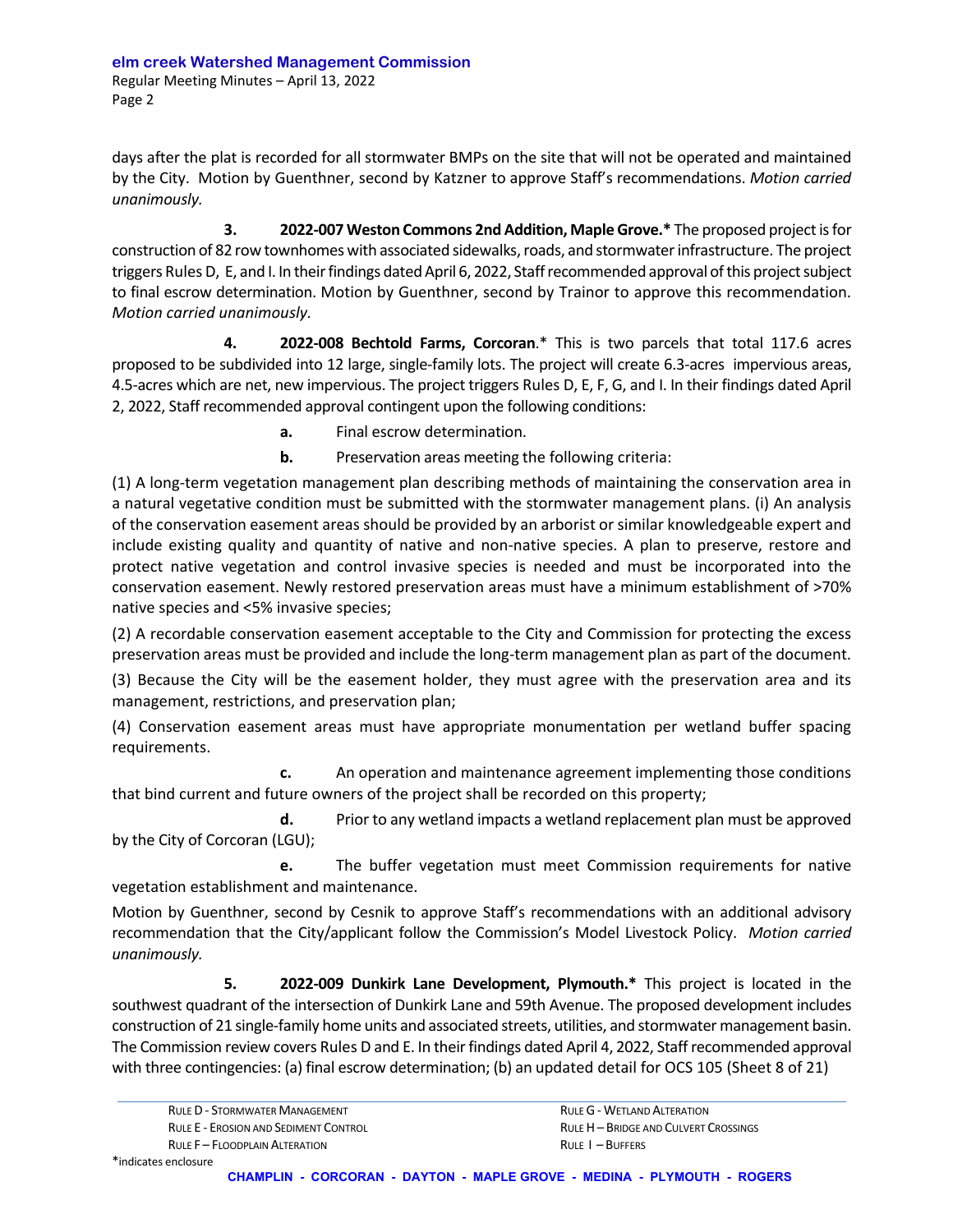showing the 2'-wide by 1'-deep notch in the weir modeled in HydroCAD; and (c) Eliminate the redundant 5‐foot weir in the HydroCAD model for the pond outlet. It is understood that the removal of this weir will not affect hydraulics or results for the 2‐, 10‐ and 100‐year storm HydroCAD modeling results but should be updated to be consistent with what is being constructed. Motion by Guenthner, second by Trainor to approve Staff's recommendations. *Motion carried unanimously.*

# **B. Technical Advisory Committee (TAC) Recommendations.**

**1. HUC 8 Model.\*** Asche recapped the discussion from the TAC meeting that preceded this meeting. The members agreed to continue moving forward with Stantec's work as proposed in their response to the Commission's RFP, and to address problems as (if) they arise.

**2.** The membersrecommend to the Commission that the **Capital Improvement Program (CIP)** be revised to add three new projects:

 **a.** Line 50: Maple Grove South Fork Rush Creek Steam Restoration project, \$406,252 each in 2022 and 2023.

 **b.** Line 57: City Cost Share Program, a new project to the CIP – to share in the cost ofsmall Best Management Practices(BMPs) on city projects, in accordance with the Commission's Cost Share Policy, approved in August 2021, \$100,000 annually.

 **c.** Line 58: Partnership Cost Chare Program , a new project to the CIP – to share in the cost of voluntary load-reduction BMPs on private property, in accordance with the Commission's Cost Share Policy, also approved in August 2021, \$50,000 annually.

Some smaller projects (under \$100,000) have been submitted to the CIP by the cities, as well as one since the March meeting from Three Rivers Park District for the proposed Oxbow Trail‐ Rush Creek Channel Stabilization that is likely to be under \$100,000. It is recommended that those projects be managed administratively through the city cost share program rather than as small line items on the CIP.

**3.** The members performed a final review of the **revised rules** in anticipation of a Minor Plan Amendment. One correction was noted for non‐linear projects: **Replace** "*one point one inch (1.1") of* runoff from the new impervious surface or 0.55-inches from the combination of new and fully reconstructed impervious surfaces, whichever is greater" with "one point one inch of runoff from the sum of new and fully *reconstructed impervious surfaces*."

 In addition, the TAC recommended the applicability date should be June 1, 2022, for the revisions to the low floor rules (Rule D.3.b.i.7 and Rule F.3.b) and November 30, 2022, for the linear project rules (Rule D.2.b and Rule D.3.c).

Motion by Guenthner, second by Trainor to approve the addition of the three projects to the CIP and the revised rules as proposed and to call for a public meeting to be held during the Commission'sregular May 11, 2022, meeting wherein these items will be considered as Minor Amendments to the Commission's Third Generation Watershed Management Plan. *Motion carried unanimously.*

**C.** Motion by Trainor, second by Guenthner to accept the **2021 Annual Activity Report** with any corrections received by Friday, April 22, 2022. *Motion carried unanimously*. The report will be forwarded to the Board of Water and Soil Resources by the April 30, 2022, deadline.

**IV. Old Business.**

### **A** The **PRAP subcommittee** did not meet in March.

RULE D - STORMWATER MANAGEMENT **STATE AND A CONSTRUES A STATE A CONSTRUES** RULE G - WETLAND ALTERATION RULE E – EROSION AND SEDIMENT CONTROL **EXECUTE AND SEDIMENT CONTROL** BLUEH – BRIDGE AND CULVERT CROSSINGS RULE F – FLOODPLAIN ALTERATION **BULE I – BUFFERS RULE I – BUFFERS**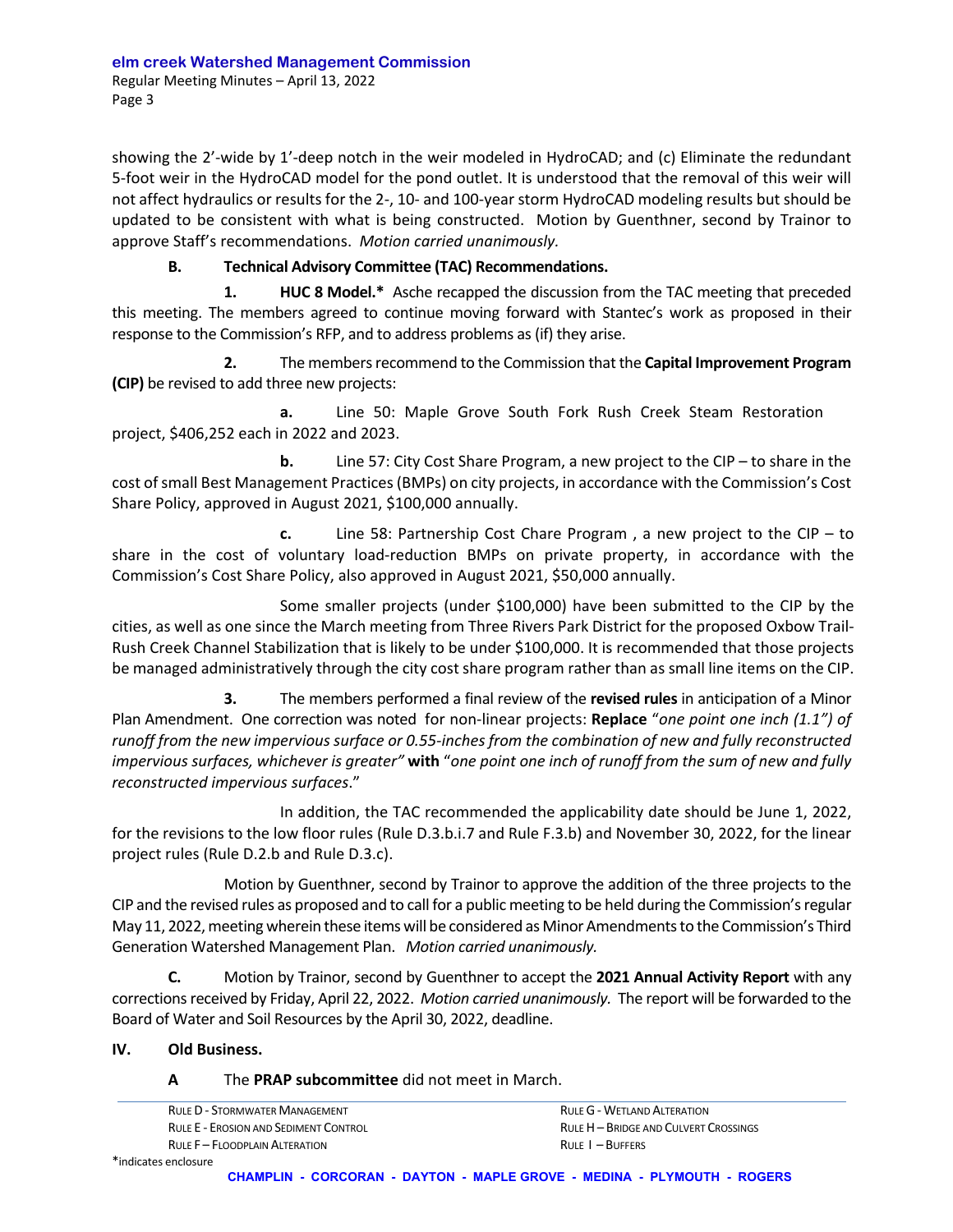**B.** Reminder: Volunteers are needed for **CAMP monitoring** this year. Staff will review which lakes are needful of monitoring data.

# **V. New Business.**

Due to time constraints the second Convene Meeting for the **2022‐2023 Watershed‐Based Implementation Fund (WBIF)** process did not occur during the preceding TAC meeting. It will be rescheduled for later this month.

# **VI. Communications.**

**A. Staff Report.\*** Staff reports provide updates on the development projects currently under review by Staff or awaiting final recordations. The projects listed in the table beginning on page 6 of these minutes are discussed in this month's report. Megow provided a **Communications Log\*** of activities related to pre‐project review activity as an addendum to the Staff Report.

# **B. Hennepin County Staff Report.\***

# **1. Project Updates.**

**a. Jubert Lake Agricultural BMPs Phase 1A.** Hennepin County staff met with EOR to discuss updates based on a neighboring potential Water And Sediment COntrol Basin (WASCOB). project. EOR needs to do survey work before completing updates to the plan set. Completed updates are currently under review by Hennepin County. Construction is slated to begin in Summer and Fall 2022.

**b. 27015 123rd Ave N., Rogers.** Hennepin County met with Anoka County SWCD to discuss filter strip designs and species for planting. Recommendations have been received and incorporated into the plan. The County is now developing a contract for the landowner to sign.

**c. 13861 129th Ave N., Dayton.** Landowner requested scaled up version of manure bunker plans (20 feet x 20 feet with a 6 foot apron). The County is currently seeking updates to the plan set with this amendment. Construction for this manure bunker isstill projected to begin in Spring 2022.

**d. 22835 County Road 10, Corcoran.** Landowner has quote for livestock exclusion fencing from contractors. Will return that information and currently working through contracting process. Project scheduled to be executed in Spring 2022.

**e. 9945 Sundance Road, Rogers.** Hennepin County staff met with engineer from Wright County to discuss possible BMP projects. Survey points were requested to make recommendations. Survey work should be completed by the end of April.

# **2. Potential Future Work.**

 **a. MPCA Small Watershed Focus Program.** The County is currently investigating feasibility of participating in the Small Watershed Focus Program through the Minnesota Pollution Control Agency. The program is part of Section 319 of the federal Clean Water Act and provides access to four, four‐year grants (16 years total) to support water quality projects in targeted watersheds. Hennepin County staff is meeting to determine if the Rush Creek Subwatershed, or other similar priority areas may be a candidate for this funding.

 **b. BWSR Soil Health Grants**. County staff are interested in assisting other organizations, such as the Commission, to apply for a Soil Health Grant through the Board of Water and Soil Resources. This grant opportunity is for work related to the adoption of soil health practices that will benefit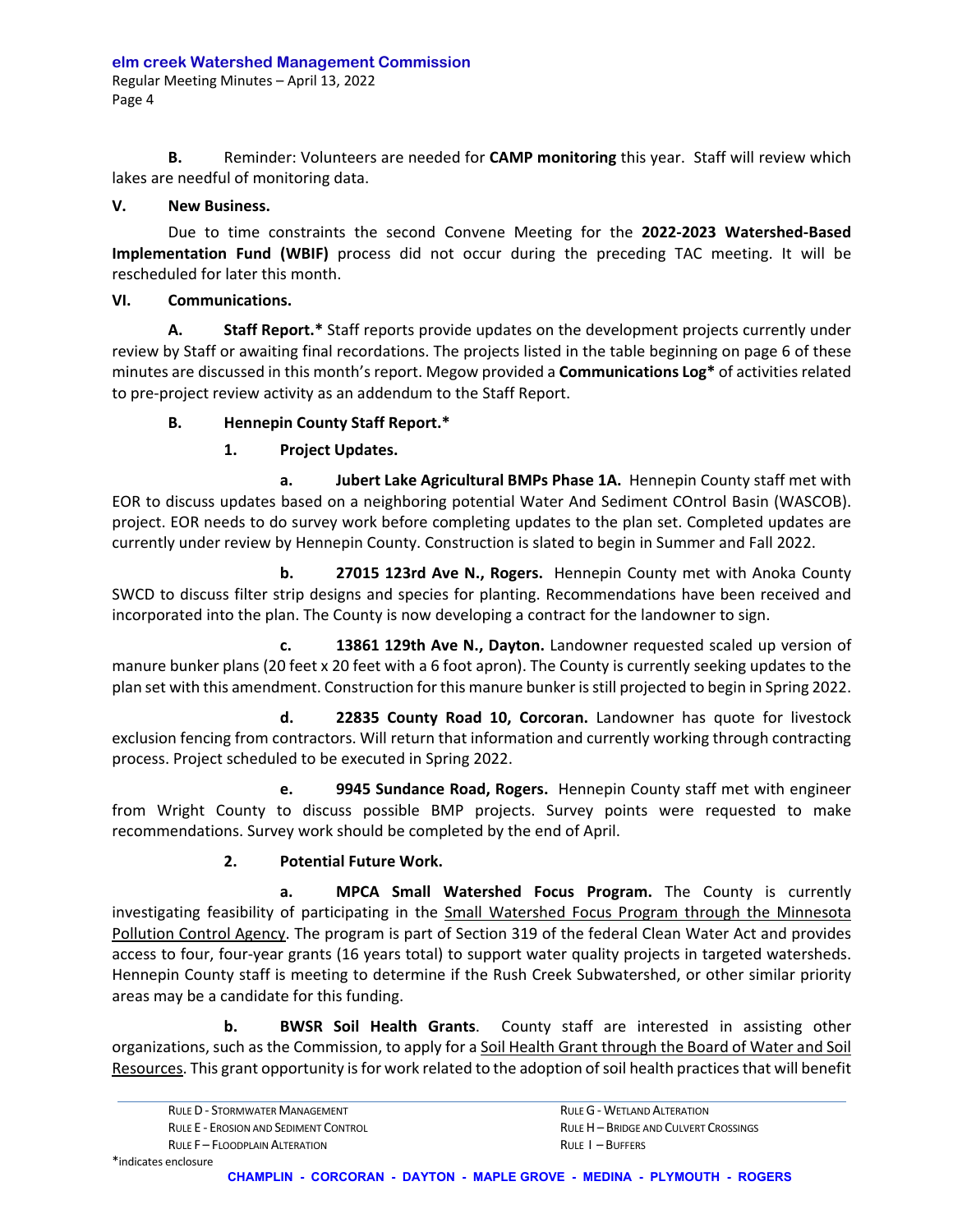water quality. Hennepin County would not qualify as an applicant but is interested in assisting other organizations with this work. Further investigation into this opportunity is currently underway. Applications for funding are due May 9, 2022.

**3. Updates to Natural Resource Strategic Plan.** County staff continue meeting with partners and the public to discuss future priorities in our next Natural Resources Strategic Plan. Following completion of our first phase of public outreach, staff have continued outreach over the winter focused on listening and learning from a more diverse set of voices, including meetings with both Southside and Northside Green Zone Task Forces in Minneapolis and with different youth groups.

 County staff hosted the first two Collaboration Group meetings with key public entity partners. Participating external partners included those managing natural resources, water resources, and parks and trails in diverse geographies across the county. Internal collaboration partners spanned from those with clear intersections with environmental protection such as Transportation and Facility Services, to those with emerging roles, including the new Climate and Resiliency Department. For partners not actively involved in these collaboration groups, there will continue to be plenty of opportunities to provide input and engage in plan development.

Continue to look for updates in the Green Notes newsletter and on our project website, https://www.hennepin.us/business/conservation/natural‐resources‐strategic‐plan Please also sign up for email updates to stay informed and learn about opportunities to provide feedback

# **VII. Education and Public Outreach.**

**A.** The West Metro Water Alliance (WMWA) met on April 12, 2022.

**B.** Jessica Sahu Teli, the WMWA Educator, taught Watershed PREP to four classes at Elm Creek Elementary in March. Three schools are scheduled for April and several more have reached out to schedule in May as well. WMWA will purchase Black Eyed Susan seeds for an in‐class planting activity to encourage planting of native species.

Sahu Teli will be tabling at the Discover Plymouth event on April 23 and the Maple Grove Arbor Day event on May 7. Volunteers are welcome.

Staff will meet with Karen Galles from Hennepin County to discuss the potential Outreach Coordinator position and how the position may be housed with the County. A job description is being developed.

**C.** Included in the meeting packet was the **2021 WMWA Annual Report.\***

**D.** The **next WMWA meeting** will be held via Zoom at 8:30 a.m., May 10, 2022.

# **VIII. Grant Opportunities and Project Updates.**

### **IX. Other Business.**

Also included in the meeting packet was the **Presiding Officer Statement to Return to In‐Person Meetings.\*** Beginning with the May meeting, the Commission will meet in the Mayor's Conference Room at Maple Grove City Hall. In August, the meeting location will switch to the Plymouth Community Center.

**X. Adjournment.** There being no further business, motion by Sharp, second by Guenthner to adjourn. *Motion carried unanimously.* The meeting was adjourned at 1:47 p.m.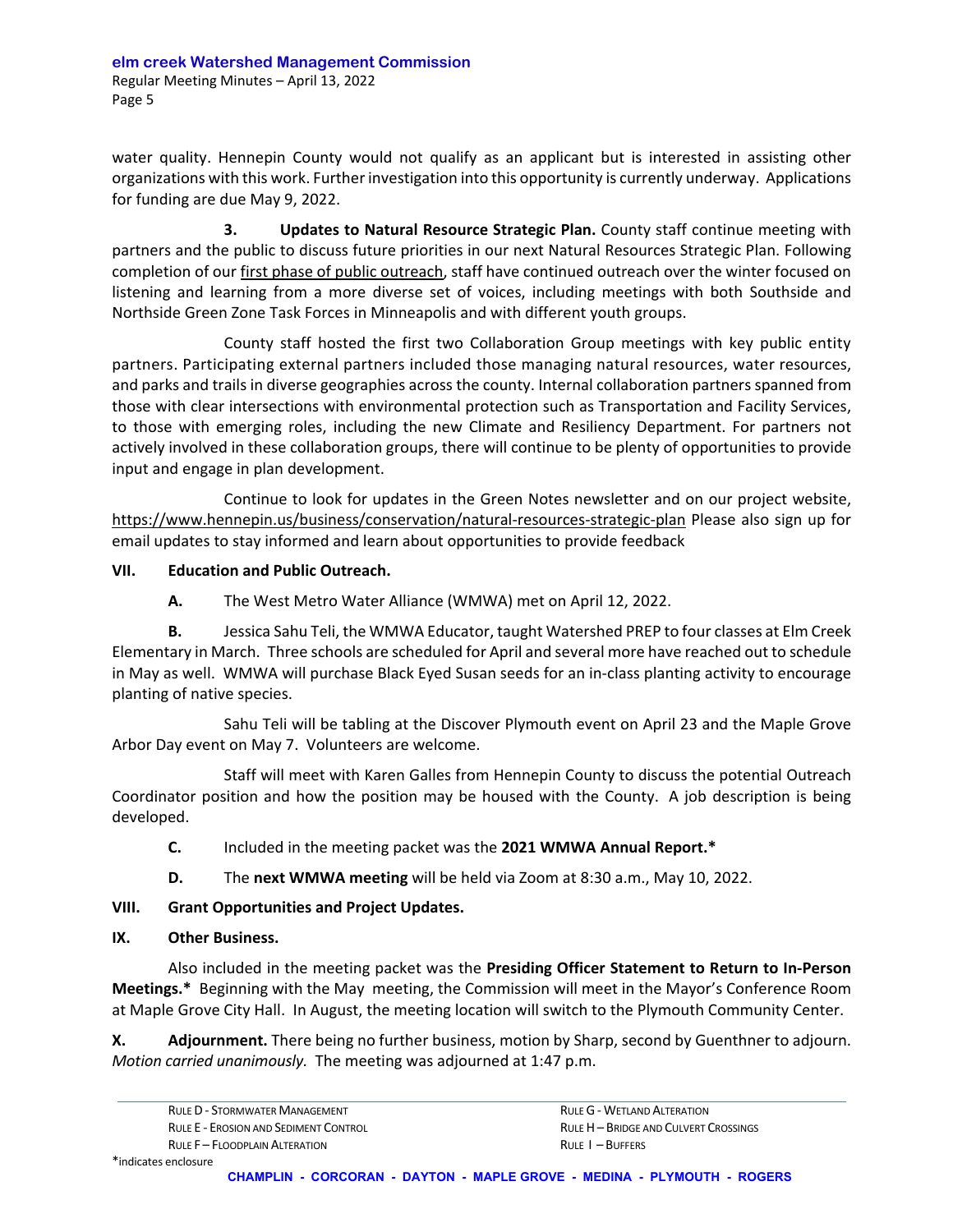#### **elm creek Watershed Management Commission**

Regular Meeting Minutes – April 13, 2022 Page 6

Respectfully submitted,

Lucie Andrewson

Judie A.Anderson Recording Secretary

JAA:tim **Interpretional Creek\Meetings\Meetings** 2022\March 9 2022 Regular meeting minutes.docx

|          |   |   | I RPFI |           |                      |                                                      |
|----------|---|---|--------|-----------|----------------------|------------------------------------------------------|
| Item No. | A | E | RP DD  | AR        | Project No.          | <b>Project Name</b>                                  |
|          |   |   |        |           | W=wetland<br>project |                                                      |
| ba.      |   |   |        | AR        | 2014-015             | Rogers Drive Extension, Rogers.                      |
| bb.      |   |   |        | AR        | 2015-030             | Kiddiegarten Child Care Center, Maple Grove.         |
| bc.      |   |   |        | AR        | 2016-005W            | Ravinia Wetland Bank Plan, Corcoran.                 |
| bd.      |   |   |        | AR        | 2017-014             | Laurel Creek, Rogers.                                |
| be.      |   |   |        | AR        | 2017-029             | Brayburn Trails, Dayton.                             |
| a.       |   | E |        |           | 2017-050W            | Ernie Mayers Wetland/floodplain violation, Corcoran. |
| bf.      |   |   |        | AR        | 2018-046             | Graco, Rogers.                                       |
| bg.      |   |   |        | <b>AR</b> | 2018-048             | Faithbrook Church Phase 2, Dayton.                   |
| bh       |   |   |        | AR        | 2019-021             | Brenly Meadows, Rogers.                              |
| bi.      |   |   |        | AR        | 2019-026             | Interstate Power Systems, Rogers.                    |
| bj.      |   |   |        | <b>AR</b> | 2019-027             | Havenwood at Maple Grove.                            |
| bk.      |   |   |        | <b>AR</b> | 2020-008             | Ione Gardens, Dayton.                                |
| bl.      |   |   |        | AR        | 2020-009             | Stetler Barn, Medina.                                |
| bm.      |   |   |        | AR        | 2020-017             | Meadow View Townhomes, Medina.                       |
| bn.      |   |   |        | AR        | 2020-023             | Ziegler Dayton Site Upgrades, Dayton.                |
| bo.      |   |   |        | AR        | 2020-032             | Enclave Rogers - Commerce Boulevard, Rogers.         |
| bp.      |   |   |        | AR        | 2020-033             | Weston Woods, Medina.                                |
| bq.      |   |   |        | AR        | 2020-036             | Balsam Pointe, Dayton.                               |
| br.      |   |   |        | AR        | 2021-007             | Birchwood 2nd Addition, Rogers                       |
| b.       |   |   |        |           | 2021-013             | Rush Creek Reserve, Corcoran.                        |
| bs.      |   |   |        | AR        | 2021-016             | Territorial Lofts, Rogers.                           |
| bt.      |   |   |        | AR        | 2021-020             | Crew Carwash, Maple Grove.                           |
| bu.      |   |   |        | AR        | 2021-021             | Territorial Triangle, Dayton.                        |
| bv.      |   |   |        | AR        | 2021-023             | Maple Grove Medial Office Building (MOB).            |
| bw.      |   |   |        | AR        | 2021-024             | River Walk, Dayton                                   |
| c.       |   |   |        |           | 2021-025             | Hackamore Road Reconstruction, Medina/Corcoran.      |
| d.       |   |   |        |           | 2021-026             | Prairie Creek Subdivision, Medina.                   |
| bx.      |   |   |        |           | 2021-027             | Xcel Energy Elm Creek Substation, Maple Grove        |
| e.       |   |   |        |           | 2021-028             | The Cubes at French Lake, Dayton                     |
| f.       |   |   |        |           | 2021-029             | Tri-Care Grocery / Retail, Maple Grove               |
| g.       |   |   |        |           | 2021-030             | Tri-Care Grading and Roads, Maple Grove              |
| h.       |   |   |        |           | 2021-031             | Cook Lake Edgewater, Maple Grove                     |
| i.       |   |   |        |           | 2021-033             | Weston Commons, Maple Grove                          |
| j.       |   |   |        |           | 2021-034             | BAPS Hindu Temple, Medina.                           |

RULE D - STORMWATER MANAGEMENT **STATE ALTERATION** RULE G - WETLAND ALTERATION

RULE F – FLOODPLAIN ALTERATION *RULE I – BUFFERS* 

RULE E - EROSION AND SEDIMENT CONTROL **AND SEDIMENT CONTROL BRIDGE AND CULVERT CROSSINGS**